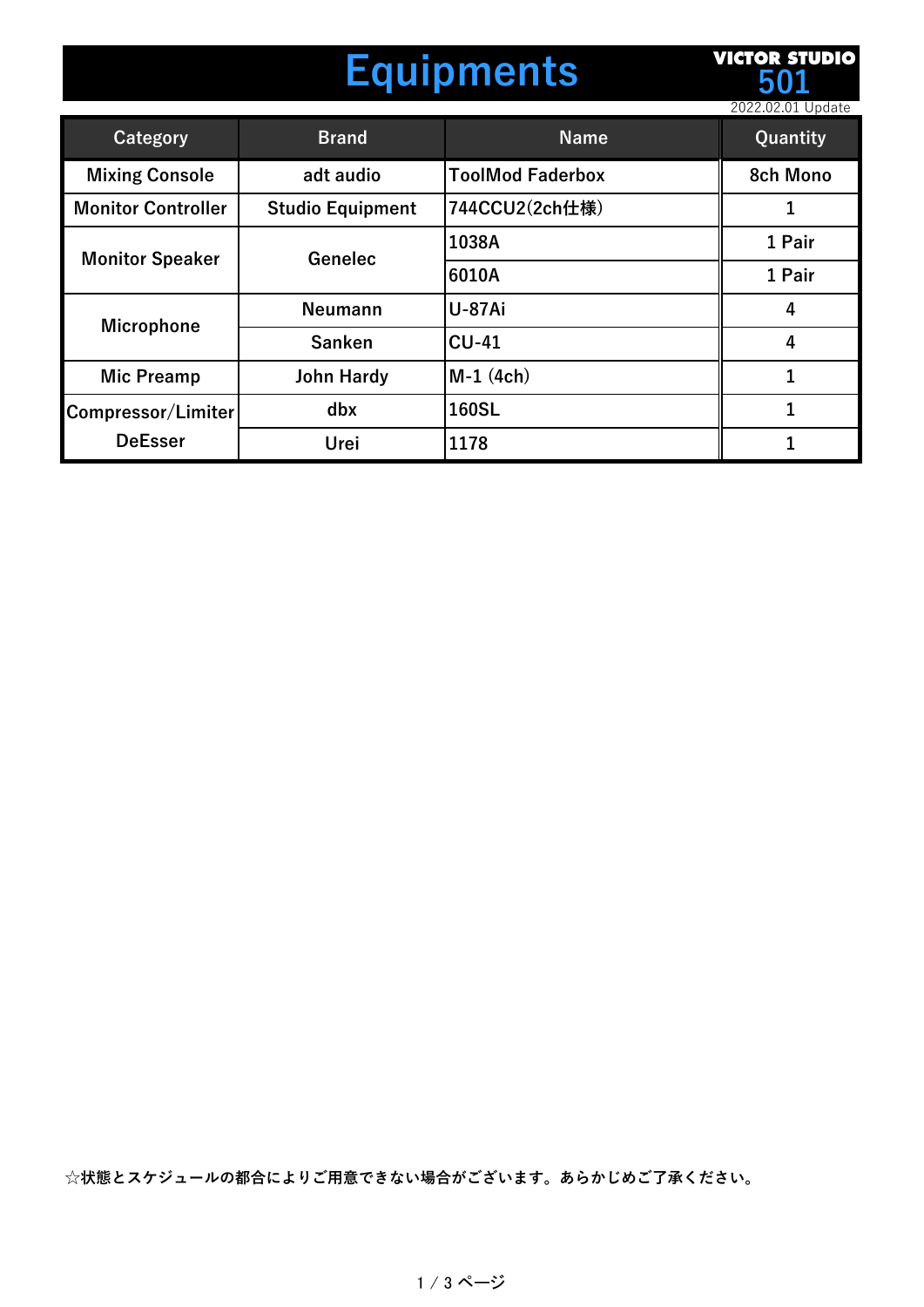## **ProTools System**

**VICTOR STUDIO 501**

| <b>Category</b>            | <b>Brand</b>                 | <b>Name</b>                                       | Quantity/Spec              |
|----------------------------|------------------------------|---------------------------------------------------|----------------------------|
| Computer                   | Apple                        | Mac Pro Late 2013<br>3.0GHz 8Core                 | Main 1<br>Sub <sub>1</sub> |
|                            |                              | <b>RAM</b>                                        | 32GB                       |
|                            |                              | <b>OS</b>                                         | 10.10 or 10.14             |
| <b>Software</b>            | Avid                         | <b>ProTools HD or Ultimate</b>                    | 12.5 or 2020               |
| Interface                  | Avid                         | HD I/O $8 \times 8 \times 8 +$ DA Card $\times 1$ | Main 2                     |
|                            |                              | <b>Example 16 in 32 out (Main)</b>                |                            |
|                            |                              | HD I/O $8 \times 8 \times 8$                      | Sub <sub>1</sub>           |
|                            |                              | <b>Example 3 in 8 out (Sub)</b>                   |                            |
|                            |                              | <b>Sync HD</b>                                    |                            |
|                            | <b>Blackmagic Dsign</b>      | <b>DeckLink SDI</b>                               | Main 1<br>Sub <sub>1</sub> |
| <b>DSP</b>                 | Avid                         | <b>HDX PCIe Card</b>                              |                            |
| <b>Expansion Chassis</b>   | Sonnet                       | <b>Echo Express III-D</b>                         |                            |
| <b>Work Media</b>          | <b>OWC</b><br><b>Seagate</b> | SSD (Thunderbolt 2)                               | Main 2<br>Sub <sub>1</sub> |
| <b>Physical Controller</b> | Avid                         | <b>Artist Mix</b>                                 | Main 1<br>Sub <sub>1</sub> |

**☆Work Media内のDataは作業終了後、消去させていただきます。あらかじめご了承ください。**